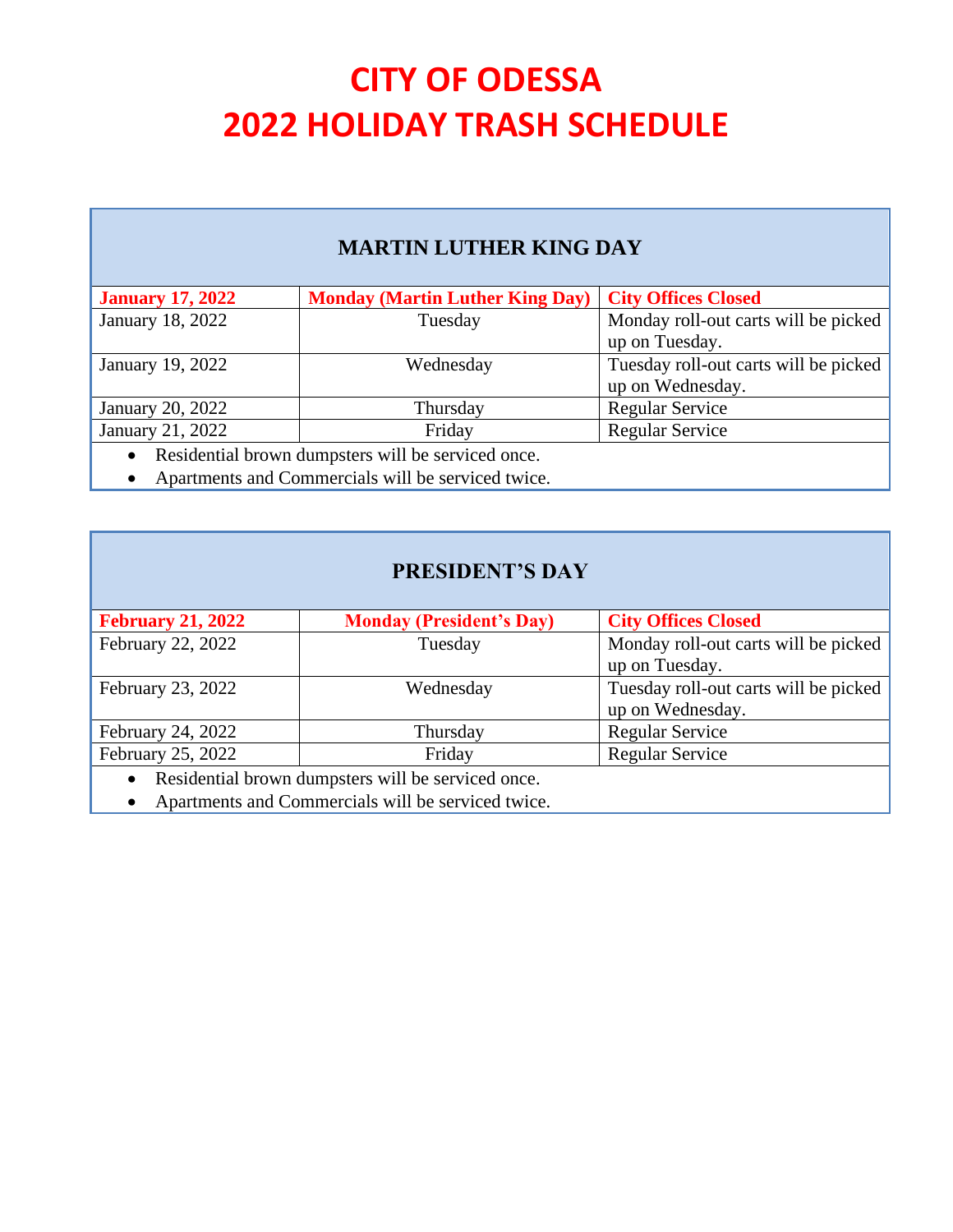#### **GOOD FRIDAY**

| April 11, 2022        | Monday                                             | Regular Service                      |
|-----------------------|----------------------------------------------------|--------------------------------------|
| April 12, 2022        | Tuesday                                            | <b>Regular Service</b>               |
|                       |                                                    |                                      |
| April 13, 2022        | Wednesday                                          | Thursday roll-out carts will be      |
|                       |                                                    | picked up on Wednesday.              |
| April 14, 2022        | Thursday                                           | Friday roll-out carts will be picked |
|                       |                                                    | up on Thursday.                      |
| <b>April 15, 2022</b> | <b>Friday (Good Friday)</b>                        | <b>City Offices Closed</b>           |
|                       | Residential brown dumpsters will be serviced once. |                                      |

• Apartments and Commercials will be serviced twice.

| <b>May 30, 2022</b>                                             | <b>Monday (Memorial Day)</b> | <b>City Offices Closed</b>            |
|-----------------------------------------------------------------|------------------------------|---------------------------------------|
| May 31, 2022                                                    | Tuesday                      | Monday roll-out carts will be picked  |
|                                                                 |                              | up on Tuesday.                        |
| June 1, 2022                                                    | Wednesday                    | Tuesday roll-out carts will be picked |
|                                                                 |                              | up Wednesday.                         |
| June 2, 2022                                                    | Thursday                     | <b>Regular Service</b>                |
| June 3, 2022                                                    | Friday                       | <b>Regular Service</b>                |
| Residential brown dumpsters will be serviced once.<br>$\bullet$ |                              |                                       |

• Apartments and Commercials will be serviced twice.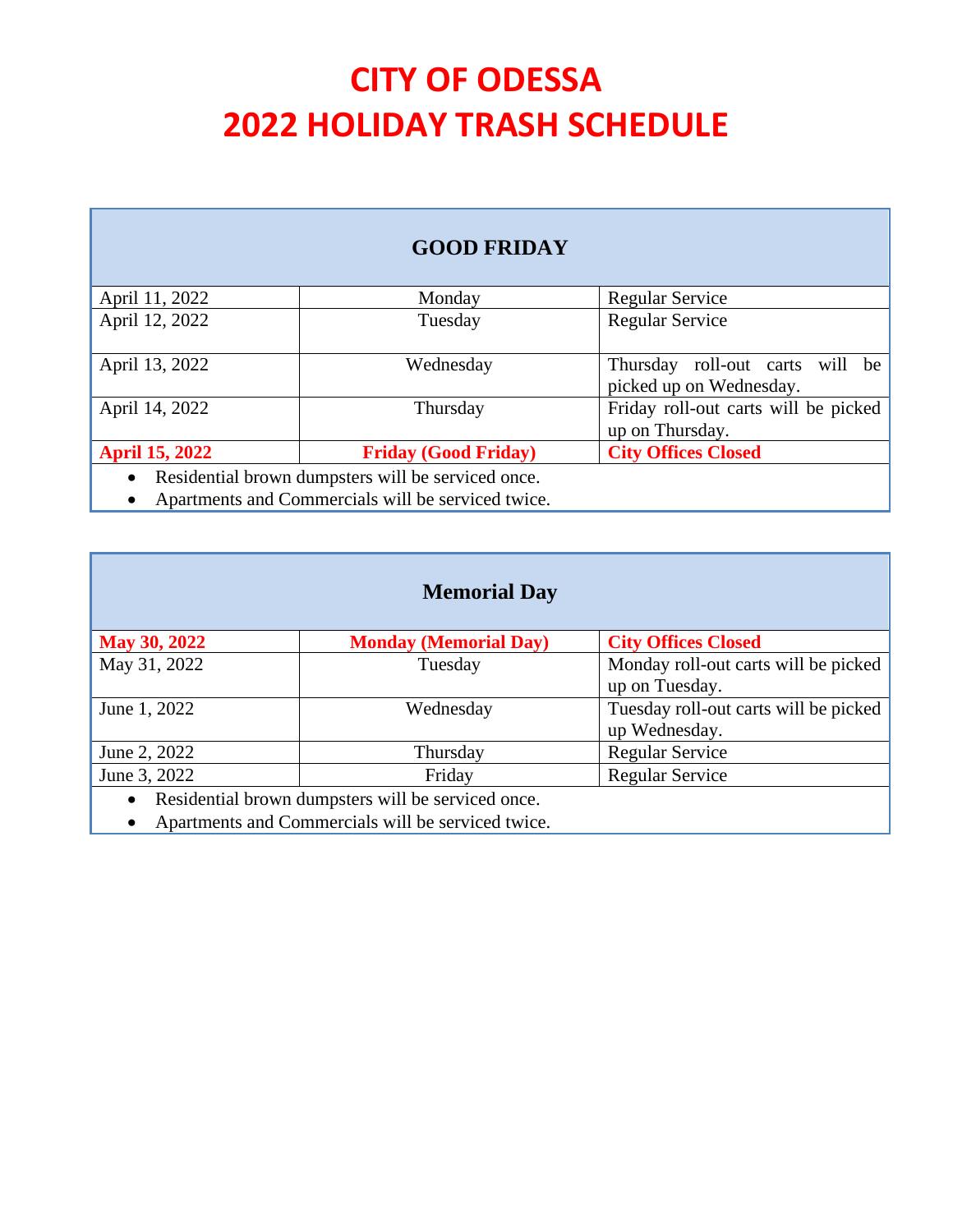### **INDEPENDENCE DAY**

| July 4, 2022 | Monday                                             | <b>City Offices Closed</b>            |
|--------------|----------------------------------------------------|---------------------------------------|
| July 5, 2022 | Tuesday                                            | Monday roll-out carts will be picked  |
|              |                                                    | up on Tuesday.                        |
| July 6, 2022 | Wednesday                                          | Tuesday roll-out carts will be picked |
|              |                                                    | up Wednesday.                         |
| July 7, 2022 | Thursday                                           | <b>Regular Service</b>                |
| July 8, 2022 | Friday                                             | <b>Regular Service</b>                |
|              | Residential brown dumpsters will be serviced once. |                                       |

• Apartments and Commercials will be serviced twice.

| <b>Labor Day</b>  |                                                                                                                                                                      |                                       |
|-------------------|----------------------------------------------------------------------------------------------------------------------------------------------------------------------|---------------------------------------|
| September 5, 2022 | <b>Monday (Labor Day)</b>                                                                                                                                            | <b>City Offices Closed</b>            |
| September 6, 2022 | Tuesday                                                                                                                                                              | Monday roll-out carts will be picked  |
|                   |                                                                                                                                                                      | up on Tuesday.                        |
| September 7, 2022 | Wednesday                                                                                                                                                            | Tuesday roll-out carts will be picked |
|                   |                                                                                                                                                                      | up Wednesday.                         |
| September 8, 2022 | Thursday                                                                                                                                                             | <b>Regular Service</b>                |
| September 9, 2022 | Friday                                                                                                                                                               | <b>Regular Service</b>                |
|                   | Residential brown dumpsters will be serviced once.<br>restauration de la construction de la construction de la construction de la construction de la construction de |                                       |

• Apartments and Commercials will be serviced twice.